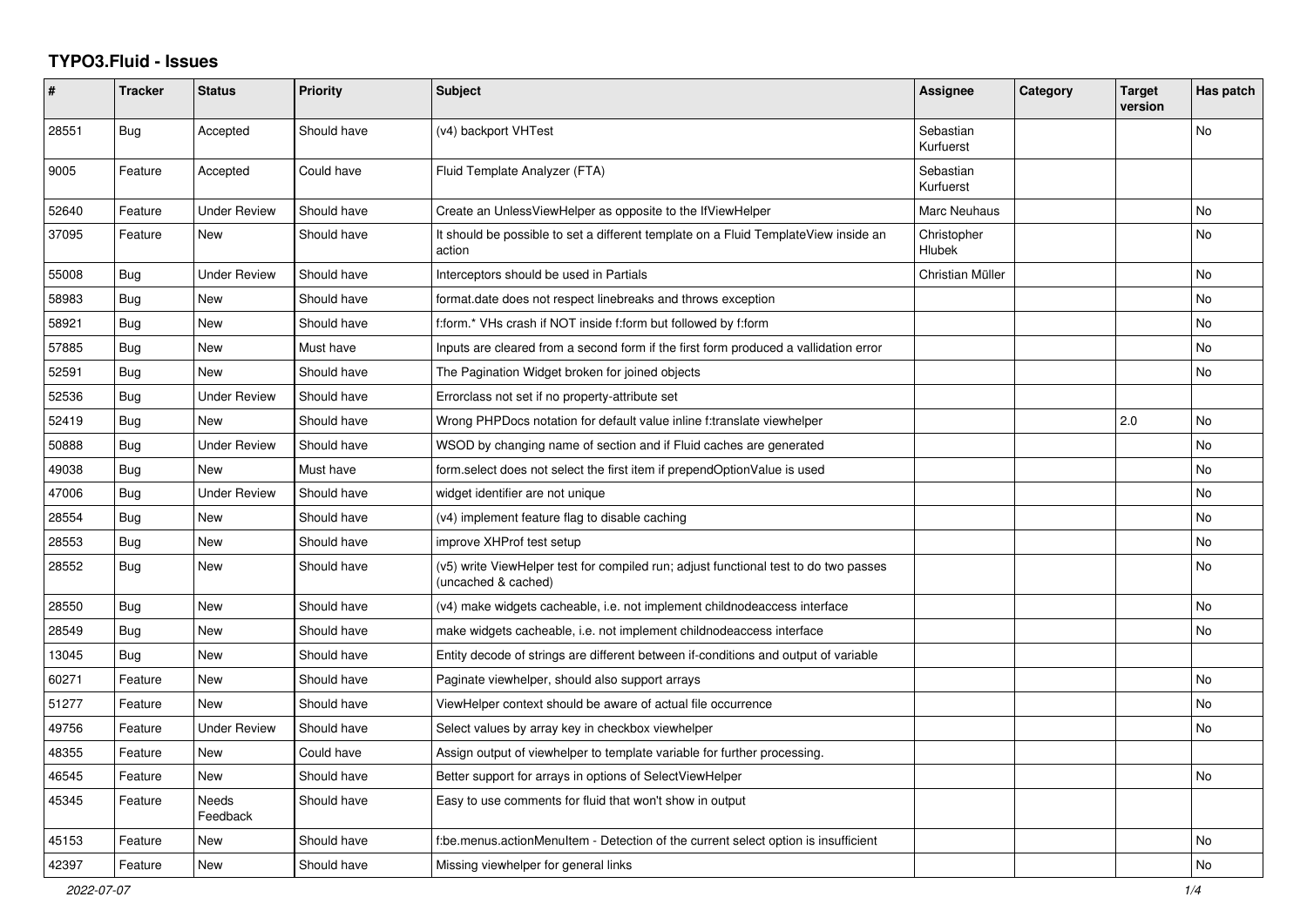| $\pmb{\sharp}$ | <b>Tracker</b> | <b>Status</b>       | <b>Priority</b> | <b>Subject</b>                                                                                       | <b>Assignee</b>        | Category | <b>Target</b><br>version | Has patch |
|----------------|----------------|---------------------|-----------------|------------------------------------------------------------------------------------------------------|------------------------|----------|--------------------------|-----------|
| 40081          | Feature        | <b>New</b>          | Should have     | Allow assigned variables as keys in arrays                                                           |                        |          |                          | <b>No</b> |
| 38130          | Feature        | New                 | Should have     | Checkboxes and multiple select fields should have an assignable default value                        |                        |          |                          | No        |
| 36559          | Feature        | <b>New</b>          | Could have      | New widget progress bar                                                                              |                        |          |                          | Yes       |
| 33215          | Feature        | New                 | Should have     | RFC: Dynamic values in ObjectAccess paths                                                            |                        |          |                          | No        |
| 9514           | Feature        | <b>New</b>          | Should have     | Support explicit Array Arguments for ViewHelpers                                                     |                        |          |                          |           |
| 3291           | Feature        | Needs<br>Feedback   | Should have     | Cacheable viewhelpers                                                                                |                        |          |                          | <b>No</b> |
| 56237          | Task           | New                 | Should have     | in-line (Condition) View Helpers should not evaluate on parsing                                      |                        |          |                          | No        |
| 47669          | Task           | New                 | Should have     | FormViewHelper does not define the default request method                                            |                        |          |                          | <b>No</b> |
| 46091          | Task           | Needs<br>Feedback   | Should have     | Show source file name and position on exceptions during parsing                                      |                        |          |                          | No        |
| 43071          | Task           | New                 | Should have     | Remove TOKENS for adding fallback teplates in B                                                      |                        |          |                          | <b>No</b> |
| 42743          | Task           | <b>New</b>          | Should have     | Remove inline style for hidden form fields                                                           |                        |          |                          | No        |
| 5636           | Task           | <b>Under Review</b> | Must have       | Form_RadioViewHelper and CheckBoxViewHelper miss check for existing object<br>before it is accessed. |                        |          |                          | No        |
| 33394          | Feature        | Needs<br>Feedback   | Should have     | Logical expression parser for BooleanNode                                                            | <b>Tobias Liebig</b>   | Core     |                          | No        |
| 33551          | Bug            | New                 | Must have       | View helper values break out of a partial scope                                                      | Sebastian<br>Kurfuerst | Core     |                          | No        |
| 12863          | Bug            | <b>New</b>          | Should have     | Attributes of a viewhelper can't contain a '-'                                                       | Sebastian<br>Kurfuerst | Core     |                          | No        |
| 51239          | <b>Bug</b>     | <b>Under Review</b> | Must have       | AbstractViewHelper use incorrect method signature for "\$this->systemLogger->log()'                  | Adrian Föder           | Core     |                          | Yes       |
| 39990          | Bug            | <b>New</b>          | Should have     | Same form twice in one template: hidden fields for empty values are only rendered<br>once            |                        | Core     |                          | <b>No</b> |
| 27607          | Bug            | <b>New</b>          | Must have       | Make Fluid comparisons work when first element is STRING, second is NULL.                            |                        | Core     |                          | No        |
| 3481           | <b>Bug</b>     | <b>New</b>          | Should have     | Use ViewHelperVariableContainer in PostParseFacet                                                    |                        | Core     |                          | <b>No</b> |
| 62346          | Feature        | <b>New</b>          | Could have      | f:comment should have high precende                                                                  |                        | Core     | 3.x                      | <b>No</b> |
| 46257          | Feature        | <b>Under Review</b> | Should have     | Add escape sequence support for Fluid                                                                |                        | Core     |                          | No        |
| 30555          | Feature        | <b>New</b>          | Could have      | Make TagBuilder more extensible                                                                      |                        | Core     |                          | <b>No</b> |
| 10472          | Feature        | <b>New</b>          | Could have      | Fluid Standalone distribution                                                                        |                        | Core     |                          | No        |
| 7608           | Feature        | <b>New</b>          | Could have      | Configurable shorthand/object accessor delimiters                                                    |                        | Core     |                          | Yes       |
| 4704           | Feature        | <b>New</b>          | Should have     | Improve parsing exception messages                                                                   |                        | Core     |                          |           |
| 1907           | Feature        | <b>New</b>          | Could have      | Default values for view helpers based on context                                                     |                        | Core     |                          |           |
| 32035          | Task           | <b>New</b>          | Should have     | Improve fluid error messages                                                                         |                        | Core     |                          | Yes       |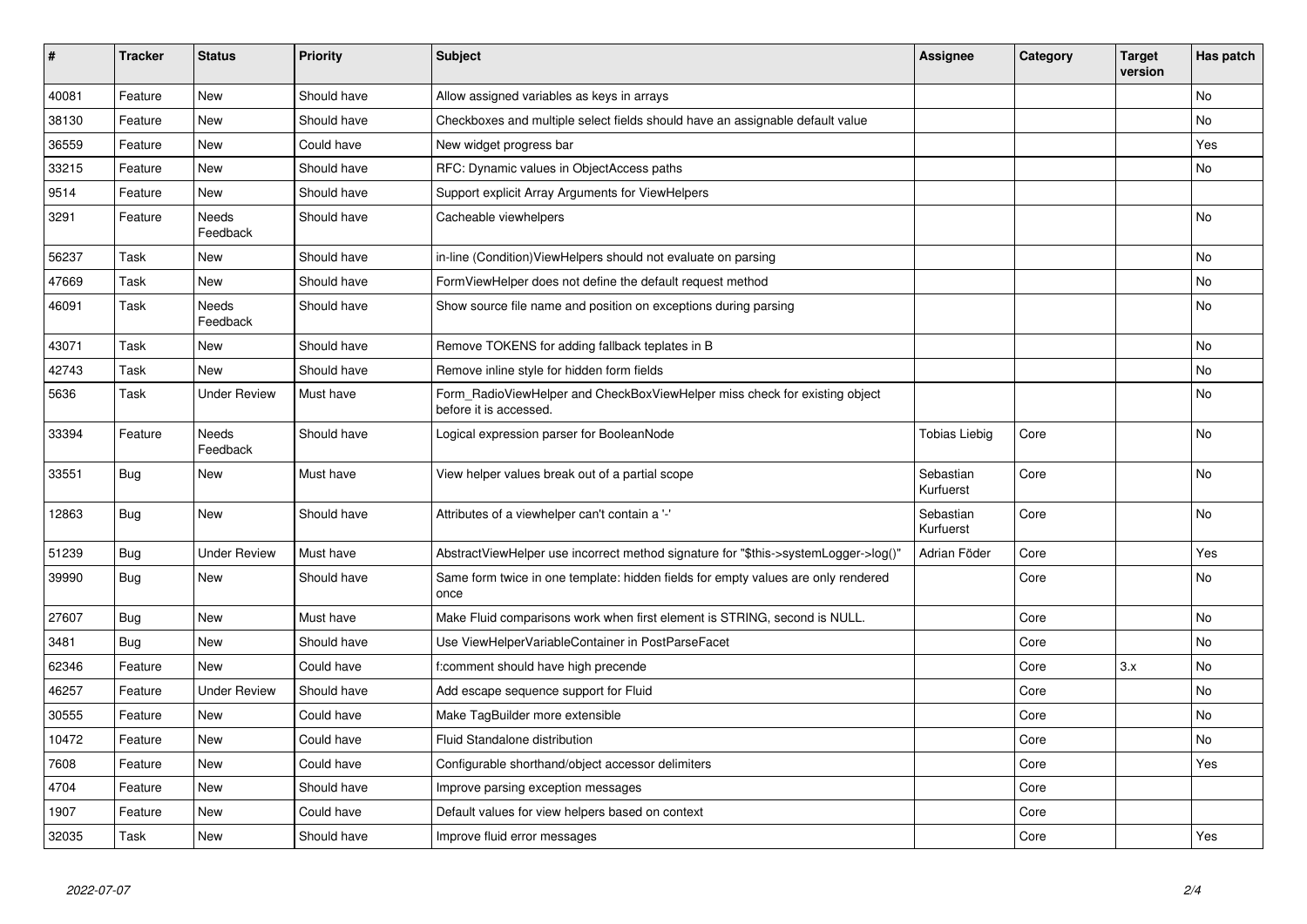| $\#$  | <b>Tracker</b> | <b>Status</b>            | <b>Priority</b> | <b>Subject</b>                                                                   | <b>Assignee</b>             | Category           | <b>Target</b><br>version | Has patch |
|-------|----------------|--------------------------|-----------------|----------------------------------------------------------------------------------|-----------------------------|--------------------|--------------------------|-----------|
| 46289 | <b>Bug</b>     | <b>Needs</b><br>Feedback | Should have     | Enable Escaping Interceptor in XML request format                                |                             | View               | 2.0.1                    | <b>No</b> |
| 38369 | Bug            | New                      | Must have       | Resource ViewHelpers should not fall back to request package                     |                             | View               |                          | No        |
| 60181 | Feature        | New                      | Could have      | Caching mechanism for Fluid Views/Templates                                      |                             | View               |                          | No        |
| 8989  | Feature        | Needs<br>Feedback        | Could have      | Search path for fluid template files                                             |                             | View               |                          | No        |
| 45394 | Task           | New                      | Should have     | Forwardport Unit test for standalone view                                        |                             | View               |                          | No        |
| 43072 | Task           | New                      | Should have     | Remove TOKENS for adding templates fallback in Backporter                        |                             | View               |                          | <b>No</b> |
| 40998 | Bug            | <b>Under Review</b>      | Should have     | Missing parent request namespaces in form field name prefix                      | Sebastian<br>Kurfuerst      | ViewHelpers        | 1.1.1                    | No        |
| 5933  | Feature        | Accepted                 | Should have     | Optional section rendering                                                       | Sebastian<br>Kurfuerst      | ViewHelpers        |                          | No        |
| 36662 | Bug            | Needs<br>Feedback        | Should have     | Checked state isn't always correct when property is collection                   | Kevin Ulrich<br>Moschallski | ViewHelpers        | 1.1.1                    | No        |
| 43346 | Feature        | <b>Under Review</b>      | Should have     | Allow property mapping configuration via template                                | Karsten<br>Dambekalns       | <b>ViewHelpers</b> | 2.1                      | No        |
| 8491  | Task           | Needs<br>Feedback        | Should have     | link.action and uri.action differ in absolute argument                           | Karsten<br>Dambekalns       | ViewHelpers        |                          | No        |
| 33628 | Bug            | Needs<br>Feedback        | Must have       | Multicheckboxes (multiselect) for Collections don't work                         | Christian Müller            | ViewHelpers        |                          | No        |
| 3725  | Feature        | New                      | Could have      | <b>CSS Engine</b>                                                                | Christian Müller            | ViewHelpers        |                          | No        |
| 59057 | Bug            | <b>Under Review</b>      | Must have       | Hidden empty value fields shoud be disabled when related field is disabled       | <b>Bastian</b><br>Waidelich | ViewHelpers        |                          | No        |
| 58862 | Bug            | Needs<br>Feedback        | Should have     | FormViewHelper doesn't accept NULL as value for \$arguments                      | <b>Bastian</b><br>Waidelich | ViewHelpers        |                          | Yes       |
| 54195 | Task           | New                      | Should have     | Rename and move FormViewHelper's errorClass value, currently 'f3-form-error'     | Adrian Föder                | ViewHelpers        |                          | No        |
| 65424 | Bug            | <b>Under Review</b>      | Should have     | SelectViewHelper must respect option(Value Label)Field for arrays                |                             | ViewHelpers        |                          | No        |
| 60856 | Bug            | New                      | Must have       | Target attribute not supported by the form viewhelper                            |                             | ViewHelpers        |                          | Yes       |
| 54284 | Bug            | New                      | Should have     | Default Option for Switch/Case VH                                                |                             | ViewHelpers        |                          | No        |
| 49600 | Bug            | New                      | Should have     | f:form tag shown as a HTML on frontend                                           |                             | ViewHelpers        |                          | No        |
| 44234 | <b>Bug</b>     | <b>Under Review</b>      | Should have     | selectViewHelper's sorting does not respect locale collation                     |                             | ViewHelpers        | 2.1                      | No        |
| 40064 | Bug            | New                      | Must have       | Multiselect is not getting persisted                                             |                             | ViewHelpers        |                          | No        |
| 37619 | Bug            | New                      | Should have     | Fatal Error when using variable in name attribute of Section ViewHelper          |                             | ViewHelpers        |                          | No        |
| 34682 | Bug            | <b>Under Review</b>      | Should have     | Radio Button missing checked on validation error                                 |                             | ViewHelpers        |                          | No        |
| 30937 | Bug            | New                      | Should have     | CropViewHelper stringToTruncate can't be supplied so it can't be easily extended |                             | ViewHelpers        |                          | Yes       |
| 8648  | <b>Bug</b>     | New                      | Should have     | format.crop ViewHelper should support all features of the crop stdWrap function  |                             | ViewHelpers        |                          | No        |